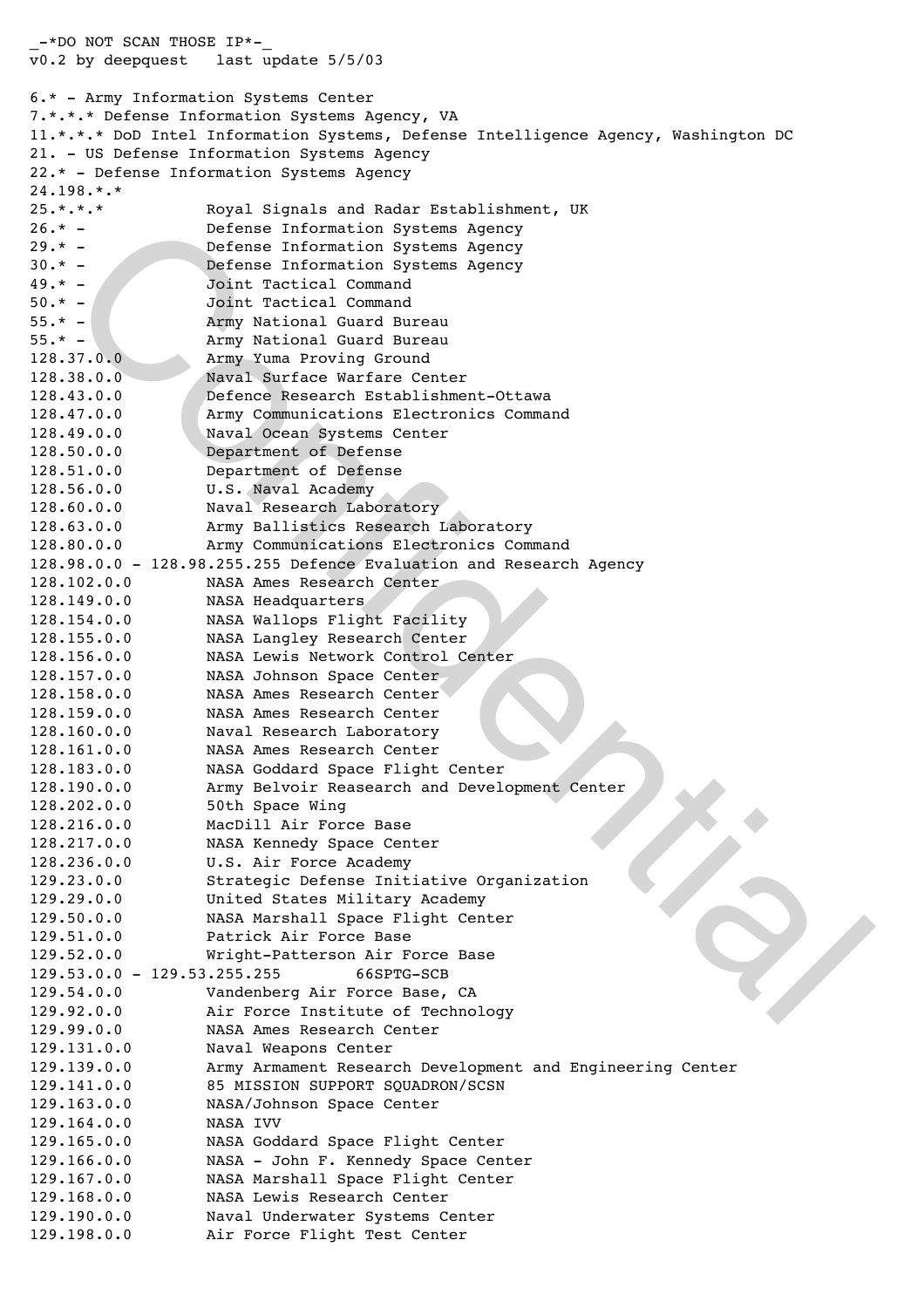3.0.0 = 131, 325) : 1 | Mather Air Porce Base<br>
6.0.0 |  $+1$  | Markalala Air Porce Base<br>
10.0.0 |  $+1$  | Barkalala Air Porce Base<br>
17.0.0 |  $+1$  | Barkala Air Porce Base<br>
17.0.0 |  $+1$  | Barkala Air Porce Base<br>
22.0.0 |  $+$ 129.209.0.0! ! ! ! Army Ballistics Research Laboratory 129.229.0.0! ! ! ! U.S. Army Corps of Engineers 129.251.0.0! ! ! ! United States Air Force Academy 130.40.0.0! ! ! ! NASA Johnson Space Center 130.90.0.0! ! ! ! Mather Air Force Base 130.109.0.0! ! ! ! Naval Coastal Systems Center 130.114.0.0! ! ! ! Army Aberdeen Proving Ground Installation Support Activity 130.124.0.0! ! ! ! Honeywell Defense Systems Group 130.165.0.0! ! ! ! U.S.Army Corps of Engineers 130.167.0.0! ! ! ! NASA Headquarters 131.3.0.0 - 131.3.255.255! ! ! ! Mather Air Force Base 131.6.0.0! !! Langley Air Force Base 131.10.0.0! !! Barksdale Air Force Base 131.17.0.0! ! ! ! Sheppard Air Force Base 131.21.0.0! ! ! ! Hahn Air Base 131.22.0.0! ! ! ! Keesler Air Force Base 131.24.0.0! ! ! ! 6 Communications Squadron 131.25.0.0! ! ! ! Patrick Air Force Base 131.27.0.0! <u>| 75 ABW</u> 131.30.0.0! ! ! ! 62 CS/SCSNT 131.32.0.0! ! ! ! 37 Communications Squadron 131.35.0.0! ! ! ! Fairchild Air Force Base 131.36.0.0! ! ! ! Yokota Air Base 131.37.0.0! ! ! ! Elmendorf Air Force Base 131.38.0.0! ! ! ! Hickam Air Force Base 131.39.0.0! !!! 354CS/SCSN 131.40.0.0! ! ! ! Bergstrom Air Force Base 131.44.0.0! ! ! ! Randolph Air Force Base 131.46.0.0! ! ! ! 20 Communications Squadron 131.47.0.0! ! ! ! Andersen Air Force Base 131.50.0.0! ! ! ! Davis-Monthan Air Force Base 131.52.0.0! ! ! ! 56 Communications Squadron /SCBB 131.54.0.0! ! ! ! Air Force Concentrator Network 131.56.0.0! ! ! ! Upper Heyford Air Force Base 131.58.0.0! !!! Alconbury Royal Air Force Base 131.59.0.0! ! ! ! 7 Communications Squadron 131.61.0.0! ! ! ! McConnell Air Force Base 131.62.0.0! ! ! ! Norton Air Force Base 131.71.0.0 - 131.71.255.255! ! ! ! NAVAL AVIATION DEPOT CHERRY PO 131.74.0.0! ! ! ! Defense MegaCenter Columbus 131.84.0.0! ! ! ! Defense Technical Information Center 131.92.0.0! ! ! ! Army Information Systems Command - Aberdeen (EA) 131.105.0.0! ! ! ! McClellan Air Force Base 131.110.0.0! ! ! ! NASA/Michoud Assembly Facility 131.120.0.0! ! ! ! Naval Postgraduate School 131.121.0.0! ! ! ! United States Naval Academy 131.122.0.0! ! ! ! United States Naval Academy 131.176.0.0! ! ! ! European Space Operations Center 131.182.0.0! ! ! ! NASA Headquarters 131.250.0.0! ! ! ! Office of the Chief of Naval Research 132.3.0.0! ! ! ! Williams Air Force Base 132.5.0.0 - 132.5.255.255! ! ! ! 49th Fighter Wing 132.6.0.0! ! ! ! Ankara Air Station 132.7.0.0 - 132.7.255.255! ! ! ! SSG/SINO 132.9.0.0! ! ! ! 28th Bomb Wing 132.10.0.0!!!!! 319 Comm Sq 132.11.0.0! ! ! ! Hellenikon Air Base 132.12.0.0! ! ! ! Myrtle Beach Air Force Base 132.13.0.0! ! ! ! Bentwaters Royal Air Force Base 132.14.0.0! !!! Air Force Concentrator Network 132.15.0.0! ! ! ! Kadena Air Base 132.16.0.0! ! ! ! Kunsan Air Base 132.17.0.0! ! ! ! Lindsey Air Station 132.18.0.0! ! ! ! McGuire Air Force Base 132.19.0.0! ! ! ! 100CS ! ! ! ! (NET-MILDENHALL)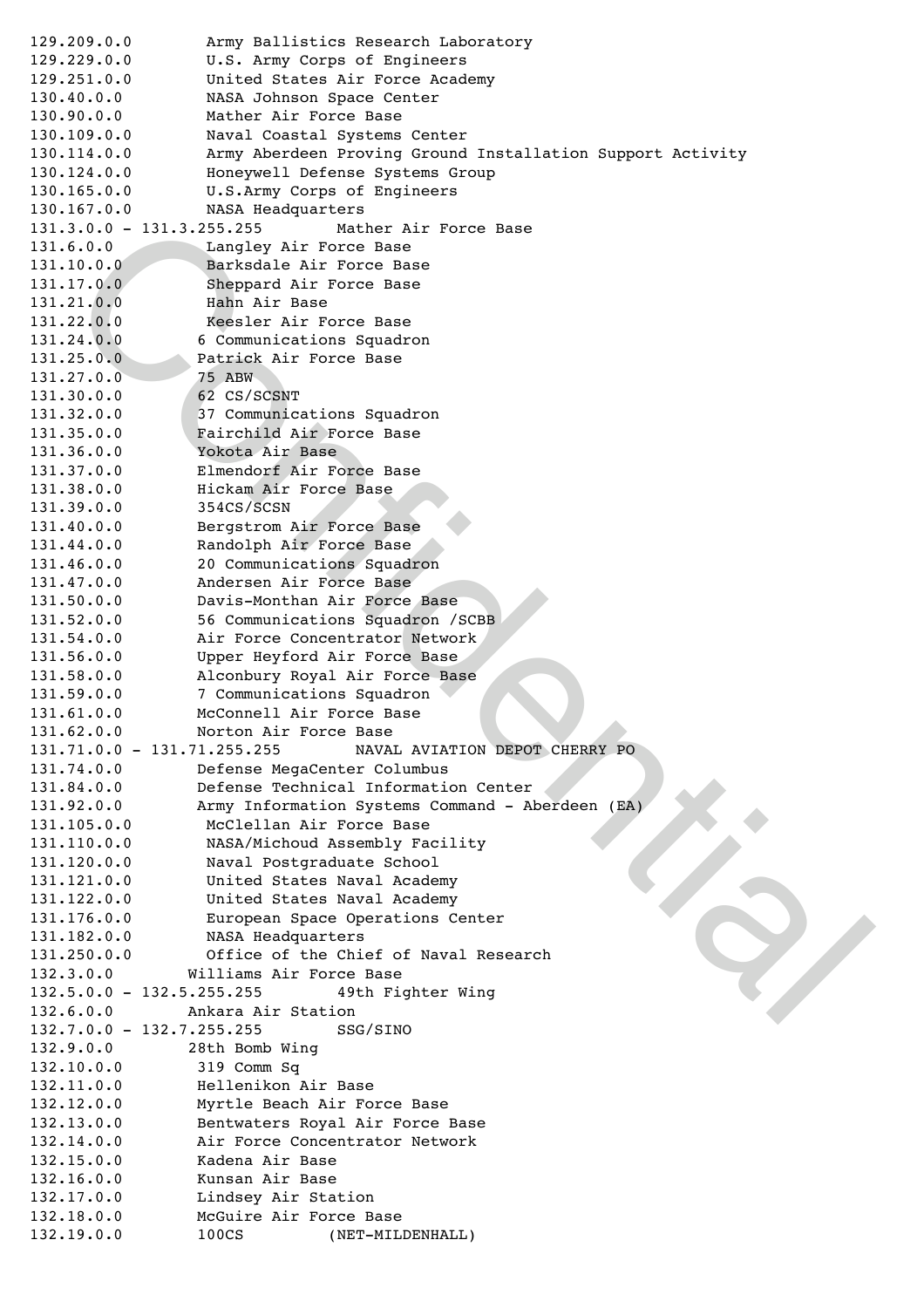Confidential 132.20.0.0! ! ! ! 35th Communications Squadron 132.21.0.0! ! ! ! Plattsburgh Air Force Base 132.22.0.0! ! ! ! 23Communications Sq 132.24.0.0! ! ! ! Dover Air Force Base 132.25.0.0! ! ! 786 CS/SCBM 132.27.0.0 - 132.27.255.255! ! ! ! 39CS/SCBBN 132.28.0.0! ! ! ! 14TH COMMUNICATION SQUADRON 132.30.0.0! ! ! ! Lajes Air Force Base 132.31.0.0! ! ! ! Loring Air Force Base 132.33.0.0! ! ! ! 60CS/SCSNM 132.34.0.0! ! ! ! Cannon Air Force Base 132.35.0.0! | | | Altus Air Force Base 132.37.0.0! ! ! 75 ABW 132.38.0.0! ! ! ! Goodfellow AFB 132.39.0.0! ! ! ! K.I. Sawyer Air Force Base 132.40.0.0! ! ! ! 347 COMMUNICATION SQUADRON 132.42.0.0! ! ! ! Spangdahlem Air Force Base 132.43.0.0! ! ! ! Zweibruchen Air Force Base 132.45.0.0! ! ! ! Chanute Air Force Base 132.46.0.0! ! ! ! Columbus Air Force Base 132.48.0.0! ! ! ! Laughlin Air Force Base 132.49.0.0! !!! 366CS/SCSN 132.50.0.0! ! ! ! Reese Air Force Base 132.52.0.0! ! ! ! Vance Air Force Base 132.54.0.0! ! ! ! Langley AFB 132.55.0.0! ! ! ! Torrejon Air Force Base 132.56.0.0 - 132.56.255.255! ! ! ! 9 CS/SC 132.57.0.0! ! ! ! Castle Air Force Base 132.58.0.0! ! ! ! Nellis Air Force Base 132.59.0.0! ! ! ! 24Comm Squadron\SCSNA 132.60.0.0 - 132.60.255.255! ! ! ! 42ND COMMUNICATION SQUADRON 132.61.0.0! !!! SSG/SIN 132.62.0.0 - 132.62.255.255! ! ! ! 377 COMMUNICATION SQUADRON 132.79.0.0! ! ! ! Army National Guard Bureau 132.80.0.0 - 132.80.255.255! ! ! ! NGB-AIS-OS 132.80.0.0 - 132.85.255.255! ! ! ! National Guard Bureau 132.82.0.0! ! ! ! Army National Guard Bureau 132.86.0.0! ! ! ! National Guard Bureau 132.87.0.0 - 132.93.255.255! ! ! ! National Guard Bureau 132.94.0.0! ! ! ! Army National Guard Bureau 132.95.0.0 - 132.103.255.255! ! ! ! National Guard Bureau 132.95.0.0 - 132.108.0.0! ! ! ! DOD Network Information Center 132.104.0.0 - 132.104.255.255! ! ! ! Army National Guard Bureau 132.105.0.0 - 132.108.255.255! ! ! ! Army National Guard Bureau 132.109.0.0! ! ! ! National Guard Bureau 132.110.0.0 - 132.116.255.255! ! ! ! Army National Guard Bureau 132.114.0.0! ! ! ! Army National Guard 132.117.0.0! ! ! ! Army National Guard Bureau 132.118.0.0 - 132.132.0.0! ! ! ! Army National Guard Bureau 132.122.0.0! ! ! ! South Carolina Army National Guard, USPFO 132.133.0.0! ! ! ! National Guard Bureau 132.134.0.0 - 132.143.255.255! ! ! ! National Guard Bureau 132.159.0.0! ! ! ! Army Information Systems Command 132.193.0.0! ! ! ! Army Research Office 132.250.0.0! ! ! ! Naval Research Laboratory 134.5.0.0 Lockheed Aeronautical Systems Company 134.11.0.0!!!! The Pentagon 134.12.0.0! ! ! ! NASA Ames Research Center 134.51.0.0 ! ! ! ! Boeing Military Aircraft Facility 134.52.\*.\*! ! ! ! Boeing Corporation 134.78.0.0! ! ! ! Army Information Systems Command-ATCOM 134.80.0.0! !!! Army Information Systems Command 134.118.0.0! ! ! ! NASA/Johnson Space Center 134.131.0.0! ! ! ! Wright-Patterson Air Force Base 134.136.0.0! ! ! ! Wright-Patterson Air Force Base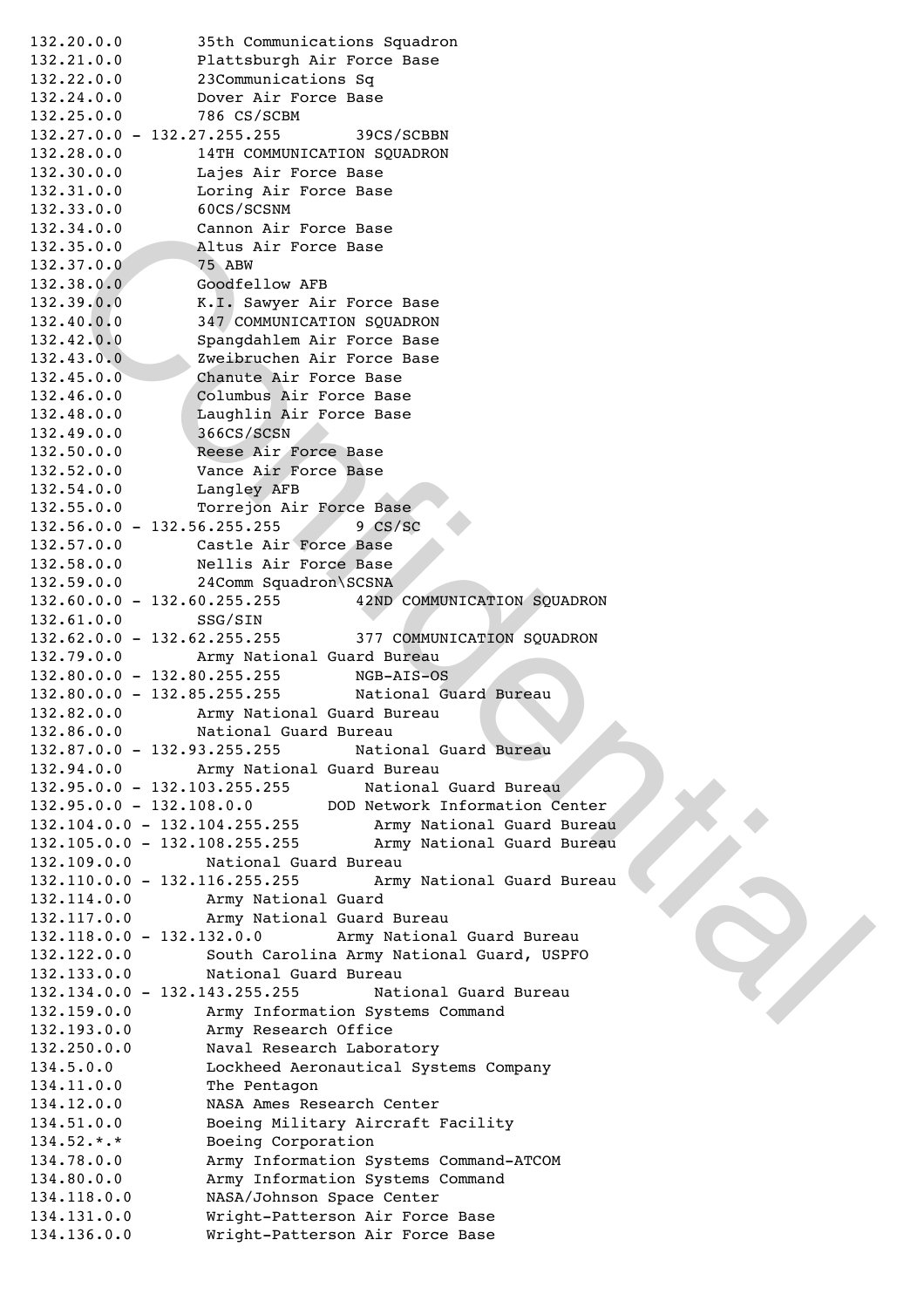Confidential 134.164.0.0! ! ! ! Army Engineer Waterways Experiment Station 134.165.0.0! ! ! ! Headquarters Air Force Space Command 134.194.0.0! ! ! ! U.S. Army Aberdeen Test Center 134.205.0.0! ! ! ! 7th Communications Group 134.207.0.0! ! ! ! Naval Research Laboratory 134.229.0.0! ! ! ! Navy Regional Data Automation Center 134.230.0.0! ! ! ! Navy Regional Data Automation Center 134.232.0.0 - 134.232.255.255! ! ! ! U.S. Army, Europe 134.233.0.0! ! ! ! HQ 5th Signal Command 134.234.0.0 - 134.234.255.255! ! ! ! Southern European Task Force 134.235.0.0! ! ! ! HQ 5th Signal Command 134.240.0.0! ! ! ! U.S. Military Academy 136.149.0.0! ! ! ! Air Force Military Personnel Center 136.178.0.0! ! ! ! NASA Research Network 136.188.0.0 - 136.197.255.255! ! ! ! Defense Intelligence Agency 136.207.0.0! ! ! ! 69th Signal Battalion 136.208.0.0! ! ! ! HQ, 5th Signal Command 136.209.0.0 | | | | HQ 5th Signal Command 136.210.0.0! ! ! ! HQ 5th Signal Command 136.212.0.0! ! ! ! HQ 5th Signal Command 136.213.0.0! ! ! ! HQ, 5th Signal Command 136.214.0.0! ! ! ! HQ, 5th Signal Command 136.215.0.0! ! ! ! HQ, 5th Signal Command 136.216.0.0! ! ! ! HQ, 5th Signal Command 136.217.0.0! ! ! ! HQ, 5th Signal Command 136.218.0.0! ! ! ! HQ, 5th Signal Command 136.219.0.0! ! ! ! HQ, 5th Signal Command 136.220.0.0! ! ! ! HQ, 5th Signal Command 136.221.0.0! ! ! ! HQ, 5th Signal Command 136.222.0.0! !!! HQ, 5th Signal Command<br>137.1.0.0!!!! Whiteman Air Force Base Whiteman Air Force Base 137.2.0.0! ! ! ! George Air Force Base 137.3.0.0! ! ! ! Little Rock Air Force Base 137.4.0.0 - 137.4.255.255! ! ! ! 437 CS/SC 137.5.0.0! ! ! ! Air Force Concentrator Network 137.6.0.0! !!! Air Force Concentrator Network 137.11.0.0! ! ! ! HQ AFSPC/SCNNC 137.12.0.0! ! ! ! Air Force Concentrator Network 137.17.\* National Aerospace Laboratory 137.24.0.0! ! ! ! Naval Surface Warfare Center 137.29.0.0! !!! First Special Operations Command 137.67.0.0! !!! Naval Warfare Assessment Center 137.94.\* Royal Military College 137.95.\* Headquarters, U.S. European Command 137.126.0.0! !!! USAF MARS 137.127.\* Army Concepts Analysis Agency 137.128.\* U.S. ARMY Tank-Automotive Command 137.130.0.0! ! ! ! Defense Information Systems Agency 137.209.0.0! ! ! ! Defense Information Systems Agency 137.210.0.0! ! ! ! Defense Information Systems Agency 137.211.0.0! ! ! ! Defense Information Systems Agency 137.212.0.0! ! ! ! Defense Information Systems Agency 137.231.0.0! ! ! ! HQ 5th Signal Command 137.232.0.0! ! ! ! Defense Information Systems Agency 137.233.0.0! ! ! ! Defense Information Systems Agency 137.234.0.0! ! ! ! Defense Information Systems Agency 137.235.0.0! ! ! ! Defense Information Systems Agency 137.240.0.0! ! ! ! Air Force Materiel Command 137.241.0.0! !!! 75 ABW 137.242.0.0! ! ! ! Air Force Logistics Command 137.243.0.0! ! ! ! 77 CS/SCCN 137.244.0.0! ! ! ! 78 CS/SCSC 137.245.0.0! ! ! ! Wright Patterson Air Force Base 137.246.0.0! ! ! ! United States Atlantic Command Joint Training 138.13.0.0! ! ! ! Air Force Systems Command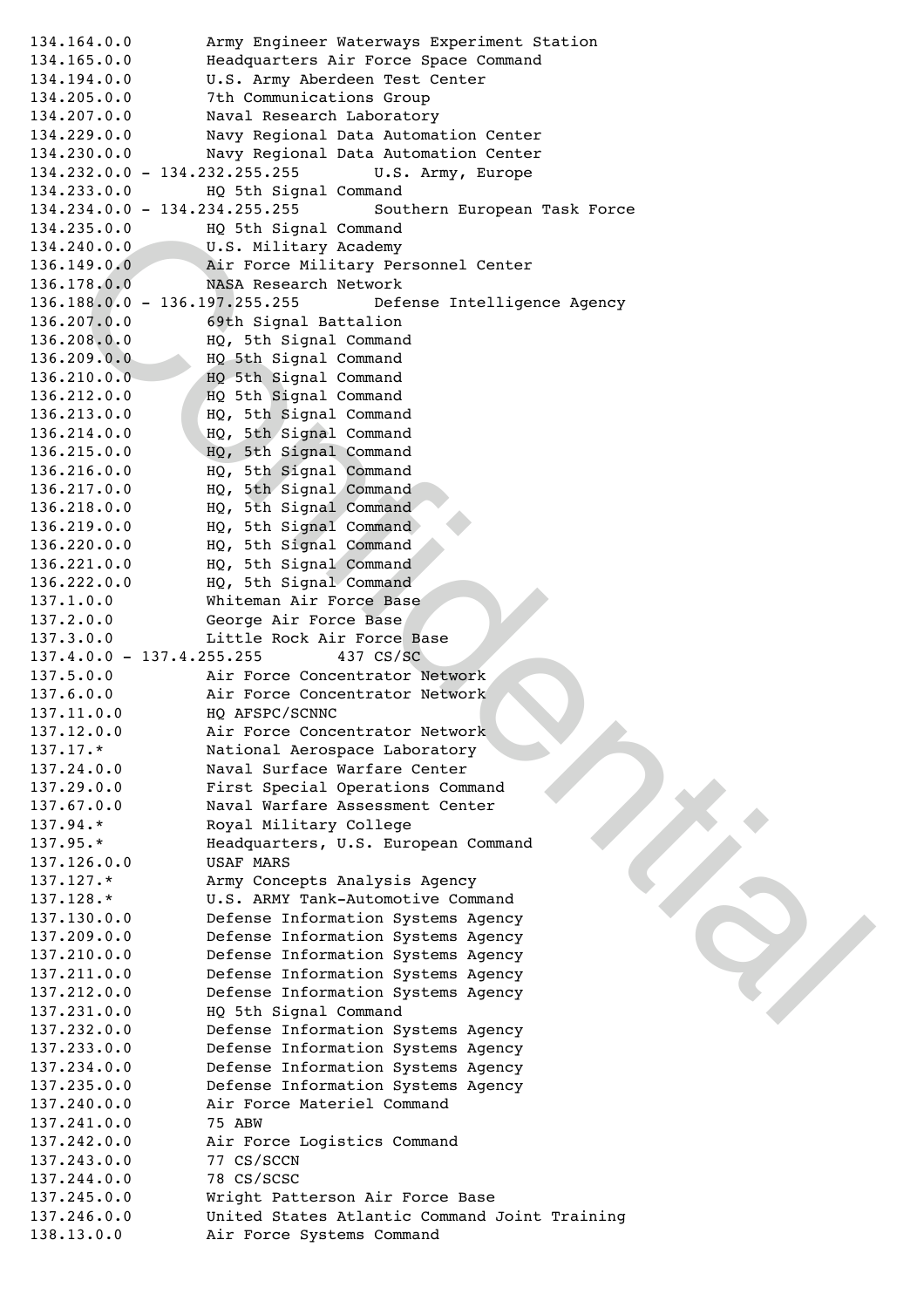Confidential 138.27.0.0! !!! Army Information Systems Command 138.50.0.0! ! ! ! HQ 5th Signal Command 138.65.0.0! ! ! ! HQ, 5th Signal Command 138.76.0.0! ! ! ! NASA Headquarters 138.109.0.0! ! ! ! Naval Surface Warfare Center 138.115.0.0! ! ! ! NASA Information and Electronic Systems Laboratory 138.135.0.0 - 138.135.255.255! ! ! ! DEFENSE PROCESSING CENTERPERAL HARBOR 138.136.0.0 - 138.136.255.255! ! ! ! Navy Computers and Telecommunications Station 138.137.0.0! ! ! ! Navy Regional Data Automation Center (NARDAC) 138.139.0.0! ! ! ! Marine Corps Air Station 138.140.0.0! ! ! ! Navy Regional Data Automation Center 138.141.0.0! ! ! ! Navy Regional Data Automation Center 138.142.0.0! ! ! ! Navy Regional Data Automation Center 138.143.0.0! ! ! ! Navy Regional Data Automation Center 138.144.0.0! ! ! ! NAVCOMTELCOM 138.145.0.0! ! ! ! NCTS WASHINGTON 138.146.0.0! ! ! ! NCTC 138.147.0.0! !!! NCTC 138.148.0.0! !!! NCTC 138.149.0.0! !!! NCTC 138.150.0.0! ! ! ! NCTC 138.151.0.0! ! ! NCTC 138.152.0.0! ! ! ! NCTC 138.153.0.0! ! ! ! Yokosuka Naval Base 138.154.0.0! !!! NCTC 138.155.0.0! ! ! ! NCTC 138.156.0.0! ! ! ! Marine Corps Central Design & Prog. Activity 138.157.0.0 - 138.157.255.255! ! ! ! Marine Corps Central Design & Prog. Activity 138.158.0.0! ! ! ! Marine Corps Central Design & Prog. Activity 138.159.0.0! ! ! ! NCTC 138.160.0.0! ! ! ! Naval Air Station 138.161.0.0! ! ! ! NCTC 138.162.0.0! ! ! ! NCTC 138.163.0.0! ! ! ! NCTC 138.164.0.0! ! ! ! NCTC 138.165.0.0! ! ! ! NCTC 138.166.0.0! !!! NCTC 138.167.0.0! ! ! ! NOC, MCTSSA, East 138.168.0.0! ! ! ! Marine Corps Central Design & Prog. Activity 138.169.0.0! ! ! ! NAVAL COMPUTER AND TELECOMM 138.169.12.0! ! ! !NAVAL COMPUTER AND TELECOMM 138.169.13.0! ! ! !NAVAL COMPUTER AND TELECOMM 138.170.0.0! ! ! ! NCTC 138.171.0.0! ! ! ! NCTC 138.172.0.0! !!! NCTC 138.173.0.0! ! ! ! NCTC 138.174.0.0! ! ! ! NCTC 138.175.0.0! ! ! ! NCTC 138.176.0.0! ! ! ! NCTC 138.177.0.0! ! ! ! NCTS Pensacola 138.178.0.0! ! ! ! NCTC 138.179.0.0! !!! NCTC 138.180.0.0! ! ! ! NCTC 138.181.0.0! !!! NCTC 138.182.0.0! !!! CNO N60 138.183.0.0! ! ! ! NCTC 138.184.0.0!!!!! NCTS 138.193.0.0! ! ! ! NASA/Yellow Creek 139.31.0.0! ! ! ! 20th Tactical Fighter Wing 139.32.0.0! ! ! ! 48th Tactical Fighter Wing 139.33.0.0! ! ! ! 36th Tactical Fighter Wing 139.34.0.0! ! ! ! 52nd Tactical Fighter Wing 139.35.0.0! ! ! ! 50th Tactical Fighter Wing 139.36.0.0! ! ! ! 66th Electronic Combat Wing 139.37.0.0! ! ! ! 26th Tactical Reconnaissance Wing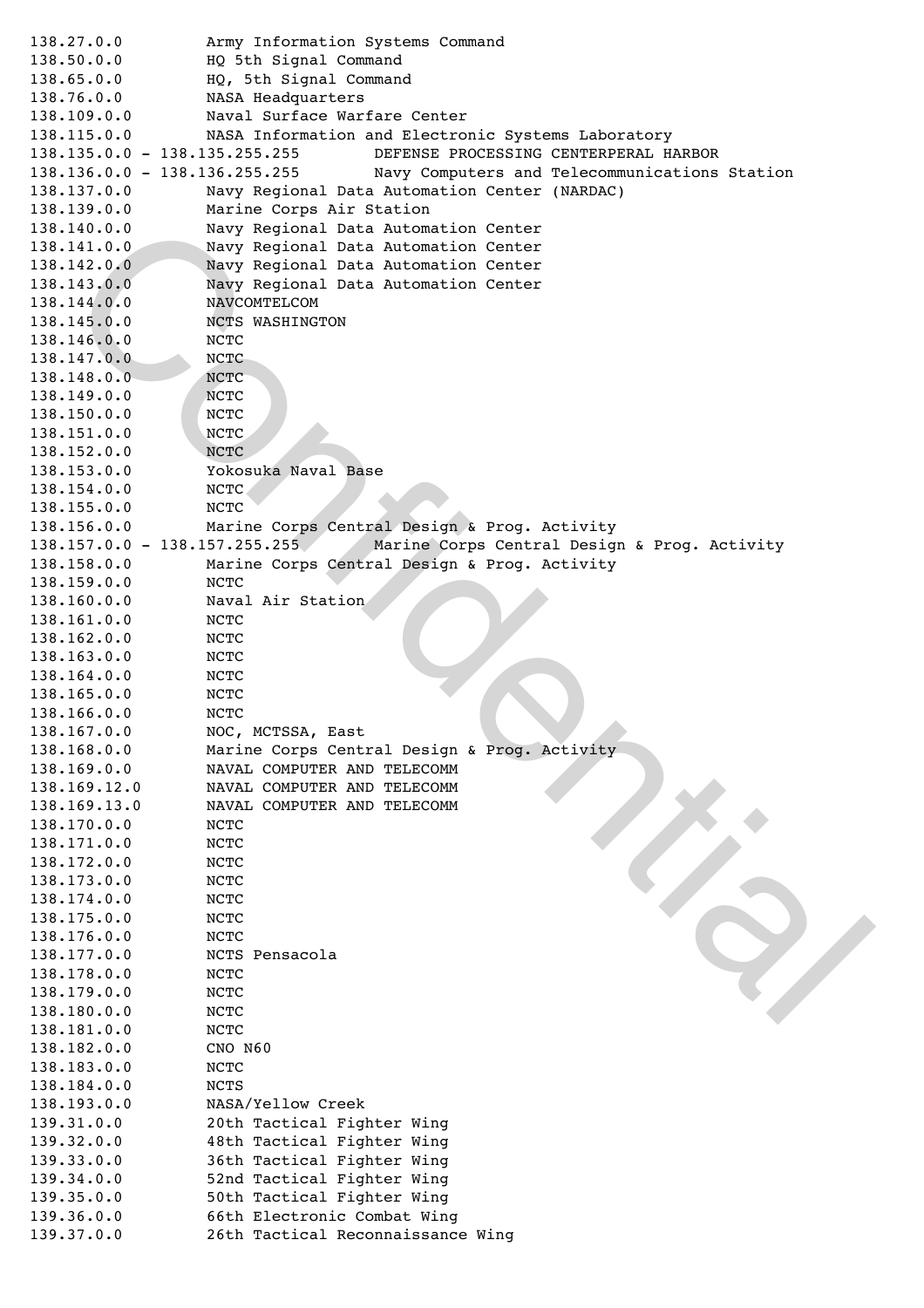5.0.01 | | | Defense Information Systems Apenoy<br>
7.0.01 | | | | Defense Information Systems Apenoy<br>
7.0.01 | | | Defense Information Systems Apenoy<br>
7.0.01 | | | Defense Information Systems Apenoy<br>
7.0.01 | | | Defense In 139.38.0.0! ! ! ! 32nd Tactical Fighter Squadron 139.39.0.0! ! ! ! 81st Tactical Fighter Wing 139.40.0.0! ! ! ! 10th Tactical Fighter Wing 139.41.0.0! !!! 39th Tactical Air Control Group 139.42.0.0! ! ! ! 40th Tactical Air Control Group 139.43.0.0! ! ! ! 401st Tactical Fighter Wing 139.124.\* Reseau Infomratique ! ! ! ! 140.1.0.0! ! ! ! Defense Information Systems Agency 140.3.0.0! ! ! ! Defense Information Systems Agency 140.4.0.0! ! ! ! Defense Information Systems Agency 140.5.0.0! ! ! ! Defense Information Systems Agency 140.6.0.0! ! ! ! Defense Information Systems Agency 140.7.0.0! ! ! ! Defense Information Systems Agency 140.8.0.0! !!! Defense Information Systems Agency<br>140.9.0.0!!!! Defense Information Systems Agency Defense Information Systems Agency 140.10-46.0.0! ! ! ! Defense Information Systems Agency 140.47.0.0 - 140.47.255.255! ! ! ! Defense Information Systems Agency 140.47.0.0 - 140.48.255.255! ! ! ! DOD Network Information Center 140.48.0.0 - 140.48.255.255! ! ! ! Defense Information Systems Agency 140.49-73.0.0! ! ! ! Defense Information Systems Agency 140.74.0.0 - 140.74.255.255! ! ! ! Defense Information Systems Agency 140.100.0.0! ! ! ! Naval Sea Systems Command 140.139.0.0! ! ! ! HQ US Army Medical Research and Development Command 140.154.0.0! ! ! ! HQ 5th Signal Command 140.155.0.0! ! ! ! HQ, 5th Signal Command 140.156.0.0! ! ! ! HQ, 5th Signal Command 140.175.0.0! ! ! ! Scott Air Force Base 140.178.0.0! ! ! ! Naval Undersea Warfare Center Division, Keyport 140.187.0.0! ! ! ! Fort Bragg 140.194.0.0! ! ! ! US Army Corps of Engineers 140.195.0.0! ! ! ! Naval Sea Systems Command 140.199.0.0! ! ! ! Naval Ocean Systems Center 140.201.0.0! ! ! ! HQ, 5th Signal Command 140.202.0.0! ! ! ! 106TH SIGNAL BRIGADE 143.45.0.0! ! ! ! 58th Signal Battalion 143.46.0.0! ! ! ! U.S. Army, 1141st Signal Battalion 143.68.0.0! ! ! ! Headquarters, USAISC 143.69.0.0! ! ! ! Headquarters, USAAISC 143.70.0.0! ! ! Headquarters, USAAISC 143.71.0.0! ! ! ! Headquarters, USAAISC 143.72.0.0! ! ! ! Headquarters, USAAISC 143.73.0.0! ! ! ! Headquarters, USAAISC 143.74.0.0!!!! Headquarters, USAAISC<br>143.75.0.0!!!! Headquarters, USAAISC 143.75.0.0!!!!! Headquarters, USAAISC<br>143.76.0.0!!!! Headquarters, USAAISC Headquarters, USAAISC 143.77.0.0!!!! Headquarters, USAAISC<br>143.78.0.0!!!! Headquarters, USAAISC 143.78.0.0!!!! Headquarters, USAAISC<br>143.79.0.0!!!! Headquarters, USAAISC Headquarters, USAAISC 143.80.0.0! ! ! ! Headquarters, USAAISC 143.81.0.0! ! ! ! Headquarters, USAAISC 143.82.0.0! ! ! ! Headquarters, USAAISC 143.84.0.0! ! ! ! Headquarters, USAAISC 143.85.0.0! ! ! ! Headquarters, USAAISC 143.86.0.0! ! ! ! Headquarters, USAAISC 143.87.0.0! ! ! ! Headquarters, USAAISC 143.232.0.0! ! ! ! NASA Ames Research Center 144.99.0.0! ! ! ! United States Army Information Systems Command 144.109.0.0! ! ! ! Army Information Systems Command 144.143.0.0! ! ! ! Headquarters, Third United States Army 144.144.0.0! ! ! ! Headquarters, Third United States Army 144.146.0.0! ! ! ! Commander, Army Information Systems Center 144.147.0.0! ! ! ! Commander, Army Information Systems Center 144.170.0.0! ! ! ! HQ, 5th Signal Command 144.192.0.0! ! ! ! United States Army Information Services Command-Campbell 144.233.0.0! ! ! ! Defense Intelligence Agency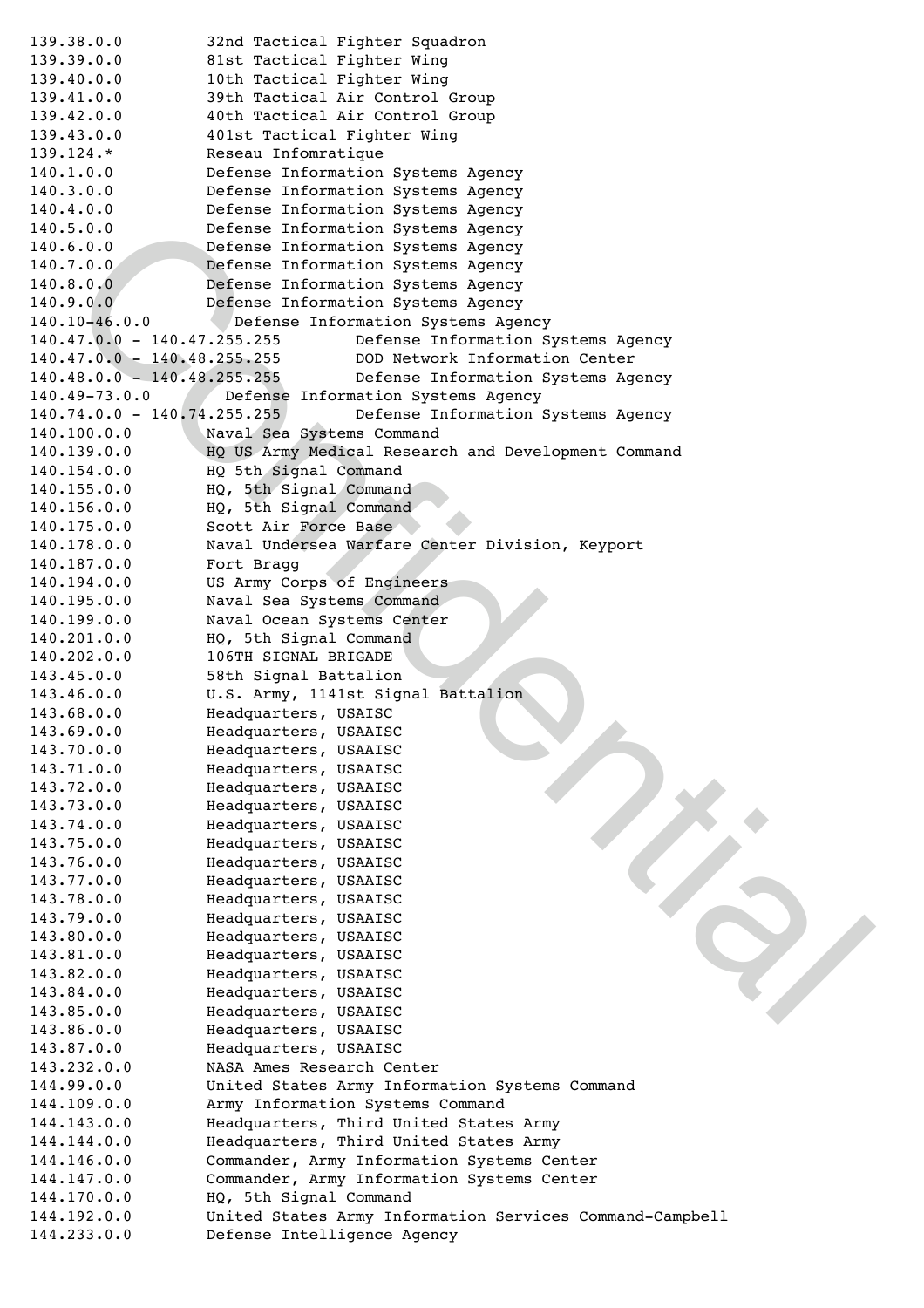Confidential 144.234.0.0! ! ! ! Defense Intelligence Agency 144.235.0.0! ! ! ! Defense Intelligence Agency 144.236.0.0! ! ! ! Defense Intelligence Agency 144.237.0.0! ! ! ! Defense Intelligence Agency 144.238.0.0! ! ! ! Defense Intelligence Agency 144.239.0.0! ! ! ! Defense Intelligence Agency 144.240.0.0! ! ! ! Defense Intelligence Agency 144.241.0.0! ! ! ! Defense Intelligence Agency 144.242.0.0! ! ! ! Defense Intelligence Agency 144.252.0.0! ! ! ! U.S. Army LABCOM 146.17.0.0! ! ! ! HQ, 5th Signal Command 146.80.0.0 !!! Defence Research Agency 146.98.0.0! ! ! HQ United States European Command 146.154.0.0! ! ! ! NASA/Johnson Space Center 146.165.0.0! ! ! ! NASA Langley Research Center 147.35.0.0! ! ! ! HQ, 5th Signal Command 147.36.0.0! !!! HQ, 5th Signal Command 147.37.0.0! ! ! ! HQ, 5th Signal Command 147.38.0.0! ! ! ! HQ, 5th Signal Command 147.39.0.0! ! ! ! HQ, 5th Signal Command 147.40.0.0! !!! HQ, 5th Signal Command 147.42.0.0! ! ! ! Army CALS Project 147.103.0.0! ! ! ! Army Information Systems Software Center 147.104.0.0! ! ! ! Army Information Systems Software Center 147.159.0.0! ! ! ! Naval Air Warfare Center, Aircraft Division 147.168.0.0! ! ! ! Naval Surface Warfare Center 147.169.0.0! !!! HQ, 5th Signal Command) 147.198.0.0! ! ! ! Army Information Systems Command 147.199.0.0! ! ! ! Army Information Systems Command 147.238.0.0! ! ! ! Army Information Systems Command 147.239.0.0! ! ! ! 1112th Signal Battalion 147.240.0.0! ! ! ! US Army Tank-Automotive Command 147.242.0.0! ! ! ! 19th Support Command 147.248.0.0! ! ! ! Fort Monroe DOIM 147.254.0.0! !!! 7th Communications Group 148.114.0.0! ! ! ! NASA, Stennis Space Center 150.113.0.0! ! ! ! 1114th Signal Battalion 150.114.0.0! ! ! ! 1114th Signal Battalion 150.125.0.0! ! ! ! Space and Naval Warfare Command 150.133.0.0! ! ! ! 10th Area Support Group 150.144.0.0! ! ! ! NASA Goodard Space Flight Center 150.149.0.0! ! ! ! Army Information Systems Command 150.157.0.0! ! ! ! USAISC-Fort Lee 150.184.0.0! ! ! ! Fort Monroe DOIM 150.190.0.0! ! ! ! USAISC-Letterkenny 150.196.0.0! ! ! ! USAISC-LABCOM 152.82.0.0! ! ! ! 7th Communications Group of the Air Force 152.151.0.0! ! ! ! U.S. Naval Space & Naval Warfare Systems Command 152.152.0.0! ! ! ! NATO Headquarters 152.154.0.0! ! ! ! Defense Information Systems Agency 152.229.0.0! ! ! ! Defense MegaCenter (DMC) Denver 153.21.0.0! ! ! ! USCENTAF/SCM 153.22.0.0! ! ! ! USCENTAF/SCM 153.23.0.0! ! ! ! USCENTAF/SCM 153.24.0.0! ! ! ! USCENTAF/SCM 153.25.0.0! ! ! ! USCENTAF/SCM 153.26.0.0! ! ! ! USCENTAF/SCM 153.27.0.0! ! ! ! USCENTAF/SCM 153.28.0.0! ! ! ! USCENTAF/SCM 153.29.0.0! ! ! ! USCENTAF/SCM 153.30.0.0! ! ! ! USCENTAF/SCM 153.31.0.0! ! ! ! Federal Bureau of Investigation 155.5.0.0! ! ! ! 1141st Signal Bn 155.6.0.0! ! ! ! 1141st Signal Bn 155.7.0.0! ! ! ! American Forces Information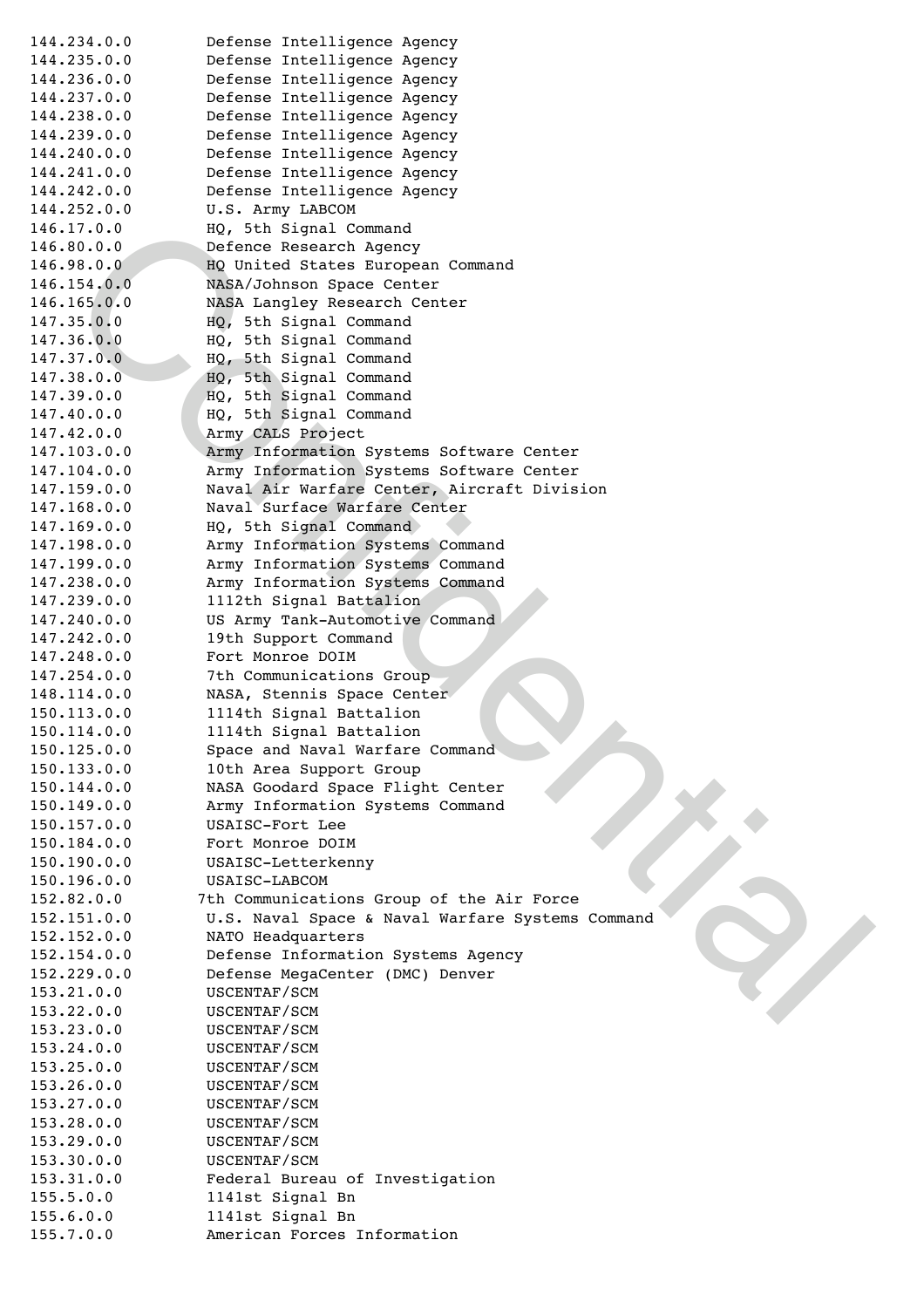23.0.01111 PED SPANIS<br>
23.0.01111 PED SPANIS<br>
23.0.01111 PED SPANIS<br>
25.0.01111 PED SPANIS<br>
25.0.011111 PED SPANIS<br>
25.0.011111 PED SPANIS<br>
26.0.01111 PED SPANIS<br>
26.0.01111 PED SPANIS<br>
26.0.01111 PED SPANIS<br>
27.0.01111 PE 155.8.0.0! ! ! ! U.S. ArmyFort Gordon 155.9.0.0 - 155.9.255.255! ! ! ! United States Army Information Systems Command 155.74.0.0 ! ! ! ! PEO STAMIS 155.75.0.0! ! ! ! US Army Corps of Engineers 155.76.0.0 ! ! ! ! PEO STAMIS 155.77.0.0 ! ! ! ! PEO STAMIS 155.78.0.0 ! ! ! ! PEO STAMIS 155.79.0.0! ! ! ! US Army Corps of Engineers 155.80.0.0 ! ! ! ! PEO STAMIS 155.81.0.0 ! ! ! ! PEO STAMIS 155.82.0.0 ! ! ! ! PEO STAMIS 155.83.0.0! !!! US Army Corps of Enginers 155.84.0.0 ! ! ! ! PEO STAMIS 155.85.0.0 ! ! ! ! PEO STAMIS 155.86.0.0! ! ! ! US Army Corps of Engineers 155.87.0.0 ! ! ! ! PEO STAMIS 155.88.0.0 ! ! ! ! PEO STAMIS 155.96.0.0! ! ! ! Drug Enforcement Administration 155.149.0.0! ! ! ! 1112th Signal Battalion 155.155.0.0! ! ! ! HQ, 5th Signal Command 155.178.0.0 ! ! ! !Federal Aviation Administration 155.213.0.0! ! ! ! USAISC Fort Benning 155.214.0.0 ! ! ! !Director of Information Management 155.215.0.0! ! ! ! USAISC-FT DRUM 155.216.0.0! ! ! ! TCACCIS Project Management Office 155.217.0.0 ! ! ! !Directorate of Information Management 155.218.0.0! ! ! ! USAISC 155.219.0.0! ! ! ! DOIM/USAISC Fort Sill 155.220.0.0! ! ! ! USAISC-DOIM 155.221.0.0! ! ! ! USAISC-Ft Ord 156.9.0.0! ! ! ! U. S. Marshals Service 157.150.0.0! ! ! ! United Nations 157.153.0.0! ! ! ! COMMANDER NAVAL SURFACE U.S. PACIFIC FLEET 157.202.0.0! ! ! ! US Special Operations Command 157.217.0.0! ! ! ! U. S. Strategic Command 158.1.0.0! !!! Commander, Tooele Army Depot<br>158.2.0.0!!!! USAMC Logistics Support Acti 158.2.0.0!!!! USAMC Logistics Support Activity<br>158.3.0.0!!!! U.S. Army TACOM U.S. Army TACOM 158.4.0.0! ! ! ! UASISC Ft. Carson 158.5.0.0! ! ! ! 1112th Signal Battalion 158.6.0.0! ! ! ! USAISC-Ft. McCoy 158.7.0.0! ! ! ! USAISC-FLW 158.8.0.0! ! ! ! US Army Soldier Support Center 158.9.0.0! ! ! ! USAISC-CECOM 158.10.0.0! ! ! ! GOC 158.11.0.0! ! ! ! UASISC-Vint Hill 158.12.0.0! ! ! ! US Army Harry Diamond Laboratories 158.13.0.0! ! ! ! USAISC DOIM 158.14.0.0! ! ! ! 1112th Signal Battalion 158.15.0.0 - 158.15.255.255! ! ! ! Defense Megacenter Huntsville 158.16.0.0! ! ! ! Rocky Mountain Arsenal (PMRMA) 158.17.0.0! ! ! ! Crane Army Ammunition Activity 158.18.0.0! ! ! ! Defense Finance & Accounting Service Center 158.19.0.0! ! ! ! DOIM 158.20.0.0! ! ! ! DOIM 158.235.0.0! ! ! !Marine Corps Central Design and Programming Activity 158.243.0.0! ! ! !Marine Corps Central Design and Programming Activity 158.244.0.0! ! ! !Marine Corps Central Design and Programming Activity 158.245.0.0! ! ! !Marine Corps Central Design and Programming Activity 158.246.0.0! ! ! !Marine Corps Central Design and Programming Activity 159.120.0.0! ! ! !Naval Air Systems Command (Air 4114) 160.132.0.0! ! ! !US Army Recruiting Command 160.135.0.0! ! ! !36th Signal BN 160.138.0.0! ! ! !USAISC 160.139.0.0! ! ! !USAISC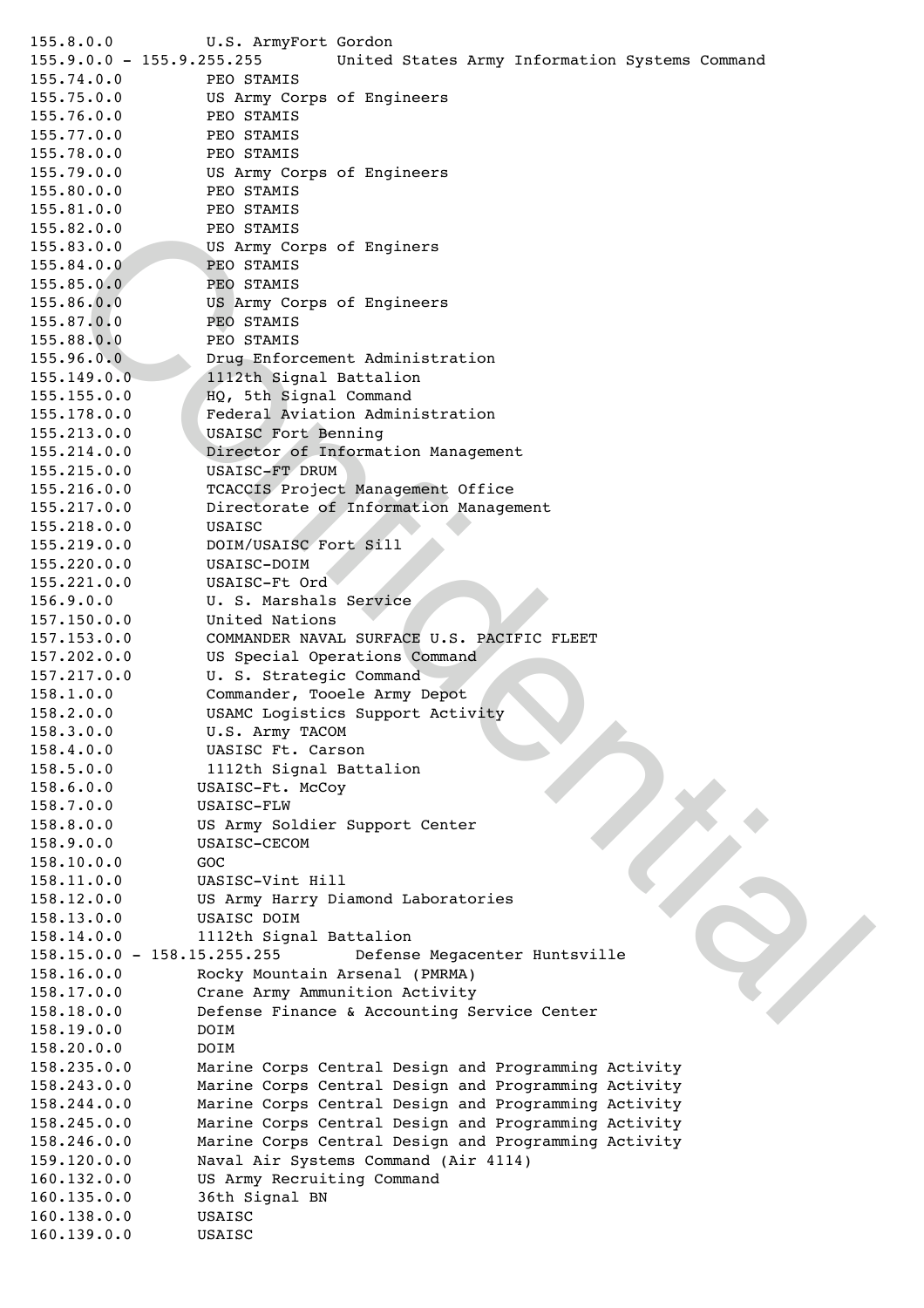26.0.0!!!!RAEX Removed phase Remove Center<br>45.0.0!!!!RAEX A confidence Center, Positic Division<br>45.0.0!!!!!Waval division Arry Space and Strategic Defense<br>126.0 1/1 United States Arry Space and Strategic Defense<br>126.0.0!!! 160.140.0.0! ! ! !HQ, United States Army 160.143.0.0! ! ! !USAISC 160.145.0.0! ! ! !1101st Signal Brigade 160.146.0.0! ! ! !USAISC SATCOMSTA-CAMP ROBERTS 160.150.0.0! ! ! !Commander, Moncrief Army Hospital 161.124.0.0! ! ! !NAVAL WEAPONS STATION 162.32.0.0! ! ! ! Naval Aviation Depot Pensacola 162.45.0.0! ! ! ! Central Intelligence Agency 162.46.0.0! ! ! ! Central Intelligence Agency 163.205.0.0! ! ! !NASA Kennedy Space Center 163.206.0.0! ! ! !NASA Kennedy Space Center 164.45.0.0! ! ! ! Naval Ordnance Center, Pacific Division 164.49.0.0! ! ! ! United States Army Space and Strategic Defense 164.158.0.0! ! ! !Naval Surface Warfare Center 164.217.0.0! ! ! !Institute for Defense Analyses 164.218.0.0! ! ! !Bureau of Naval Personnel 164.219.0.0! ! ! !HQ USAFE WARRIOR PREPARATION CENTER 164.220.0.0 - 164.220.255.255! ! ! ! NIMIP/TIP/NEWNET 164.221.0.0 - 164.221.255.255! ! ! ! Information Technology 164.223.0.0! ! ! ! Naval Undersea Warfare Center 164.224.0.0! ! ! ! Secretary of the Navy 164.225.0.0! ! ! ! U.S. Army Intelligence and Security Command 164.226.0.0! ! ! ! Naval Exchange Service Command 164.227.0.0! ! ! ! Naval Surface Warfare Center, Crane Division 164.228.0.0! ! ! ! USCINCPAC J21T 164.229.0.0! ! ! ! NCTS-NOLA 164.230.0.0! ! ! ! Naval Aviation Depot 164.231.0.0!!!! Military Sealift Command 164.232.0.0 - 164.232.255.255! ! ! ! United States Southern Command 167.44.0.0! ! ! ! Government Telecommunications Agency 168.68.0.0! ! ! ! USDA Office of Operations 168.85.0.0! ! ! ! Fort Sanders Alliance 168.102.0.0! ! ! ! Indiana Purdue Fort Wayne 169.252.0.0 - 169.253.0.0! ! ! ! U.S. Department of State 199.121.4.0 - 199.121.253.0 Naval Air Systems Command, VA 203.59.0.0 - 203.59.255.255 Perth Australia iiNET 204.34.0.0 - 204.34.15.0 IPC JAPAN 204.34.0.0 - 204.37.255.0 DOD Network Information Center 204.34.16.0 - 204.34.27.0 Bureau of Medicine and Surgery 204.34.32.0 - 204.34.63.0 USACOM 204.34.64.0 - 204.34.115.0 DEFENSE FINANCE AND ACCOUNTING SERVICE 204.34.128.0 DISA-Eucom / BBN-STD, Inc. 204.34.129.0 Defense Technical Information Center 204.34.130.0 GSI 204.34.131.0 NSA NAPLES ITALY 204.34.132.0 NAVSTA ROTA SPAIN 204.34.133.0 NAS SIGONELLA ITALY 204.34.134.0 Naval Air Warfare Center Aircraft Division 204.34.135.0 GSI 204.34.136.0 Naval Undersea Warfare Center USRD - Orlando 204.34.137.0 Joint Spectrum Center 204.34.138.0 GSI 204.34.139.0 HQ, JFMO Korea, Headquarters 204.34.140.0 DISA D75 204.34.141.0 U. S. Naval Air Facility, Atsugi Japan 204.34.142.0 Naval Enlisted Personnel Management Center 204.34.143.0 Afloat Training Group Pacific 204.34.144.0 HQ Special Operations Command - Europe 204.34.145.0 Commander Naval Base Pearl Harbor 204.34.147.0 NAVSEA Information Management Improvement Program 204.34.148.0 Q112 204.34.149.0 Ctr. for Info. Sys.Security,CounterMeasures 204.34.150.0 Resource Consultants, Inc. 204.34.151.0 Personnel Support Activity, San Diego 204.34.152.0 NAVAL AIR FACILITY, ADAK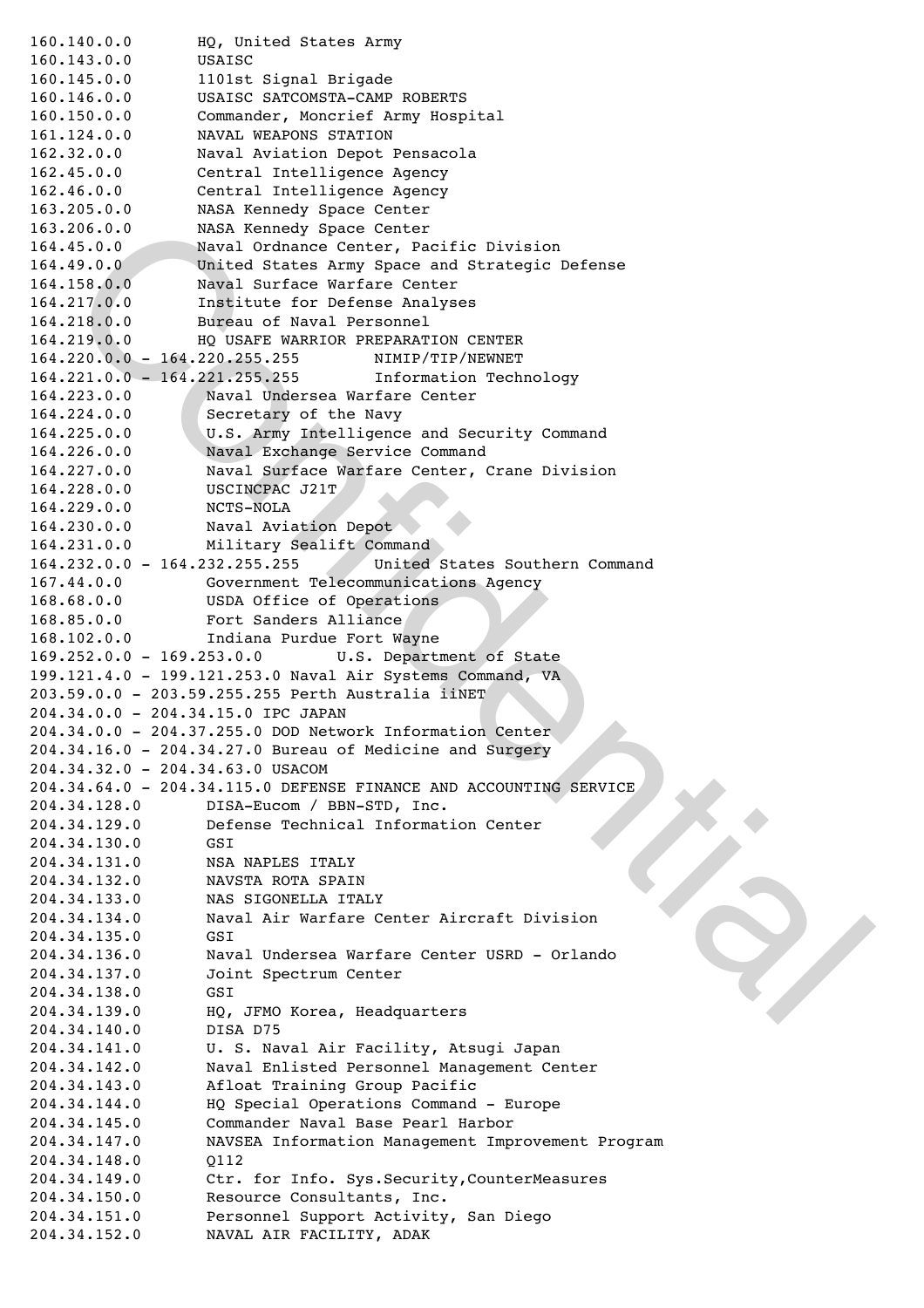34.167.0<br>
2010: USA: USA: USA: The Variance Content<br>
24.168.0<br>
24.169.0<br>
24.179.0<br>
24.279.0<br>
24.279.0<br>
24.279.0<br>
24.279.0<br>
24.279.0<br>
24.279.0<br>
24.279.0<br>
24.279.0<br>
24.279.0<br>
24.279.0<br>
24.279.0<br>
24.279.0<br>
24.279.0<br>
24.279.0<br> 204.34.153.0 NAVSEA Logistics Command Detachment 204.34.154.0 PEARL HARBOR NAVAL SHIPYARD 204.34.155.0 PEARL HARBOR NAVAL SHIPYARD 204.34.156.0 Defense Photography School 204.34.157.0 - 204.34.160.0 Defense Information School 204.34.161.0 Naval Air Systems Command 204.34.162.0 Puget Sound Naval Shipyard 204.34.163.0 Joint Precision Strike Demonstration 204.34.164.0 Naval Pacific Meteorology and Ocean 204.34.165.0 Joint Precision Strike Demonstration 204.34.167.0 USAF 204.34.168.0 Commander 204.34.169.0 Naval Air Warfare Center 204.34.170.0 Naval Air Systems Command 204.34.171.0 NAVSTA SUPPLY DEPARTMENT 204.34.173.0 SUBMEPP Activity 204.34.174.0 COMMANDER TASK FORCE 74 YOKOSUKA JAPAN 204.34.176.0 DISA-PAC,IPC-GUAM 204.34.177.0 Satellite Production Test Center 204.34.181.0 940 Air Refueling Wing 204.34.182.0 Defense Megacenter Warner Robins 204.34.183.0 GCCS Support Facility 204.34.184.0 Nav Air Tech Serv Facility-Detachment 204.34.185.0 NAVAL SUPPORT FACILITY, DIEGO GARCIA 204.34.186.0 Defense Logistics Agency - Europe 204.34.187.0 NAVMASSO 204.34.188.0 Commander-In-Chief, US Pacific Fleet 204.34.189.0 Defense MegaCenter - St Louis 204.34.190.0 NAVMASSO 204.34.192.0 HQ SOCEUR 204.34.193.0 Second Marine Expeditionary Force 204.34.194.0 Second Marine Expeditionary Force 204.34.195.0 Second Marine Expeditionary Force 204.34.196.0 NAVCOMTELSTAWASHDC 204.34.197.0 INFORMATION SYSTEMS TECHNOLOGY CENTER 204.34.198.0 Naval Observatory Detachment, Colorado 204.34.199.0 NAVILCODETMECH 204.34.200.0 Navy Environmental Preventive Medicine 204.34.201.0 Port Hueneme Division, Naval Surf 204.34.202.0 Naval Facilities Engineering Housing 204.34.203.0 NAVSEA Logistics Command Detachment 204.34.204.0 Naval Air Warfare Center 204.34.205.0 Portsmouth Naval Shipyard 204.34.206.0 INFORMATION SYSTEMS TECHNOLOGY CENTER 204.34.208.0 - 204.34.210.0 Military Sealift Command Pacific 204.34.211.0 USAF Academy 204.34.212.0 3rd Combat Service Support 204.34.213.0 1st Radio Battalion 204.34.214.0 OASD (Health Affairs) 204.34.215.0 Second Marine Expeditionary Force 204.34.216.0 1st Marine Air Wing 204.34.217.0 SA-ALC/LTE 204.34.218.0 3rd Marine 204.34.219.0 Communications and Electronics 204.34.220.0 G-6 Operations 204.34.221.0 G-6 Operations 204.34.222.0 G-6 Operations 204.34.223.0 G-6 Operations 204.34.224.0 G-6 Operations 204.34.225.0 Joint Interoperability Test Command 204.34.226.0 NAVMASSO 204.34.227.0 NAVMASSO 204.34.228.0 - 204.34.228.255 Field Command Defense Nuclear Agency 204.34.229.0 Naval Space Command 204.34.230.0 Naval Pacific Meteorology and Oceanography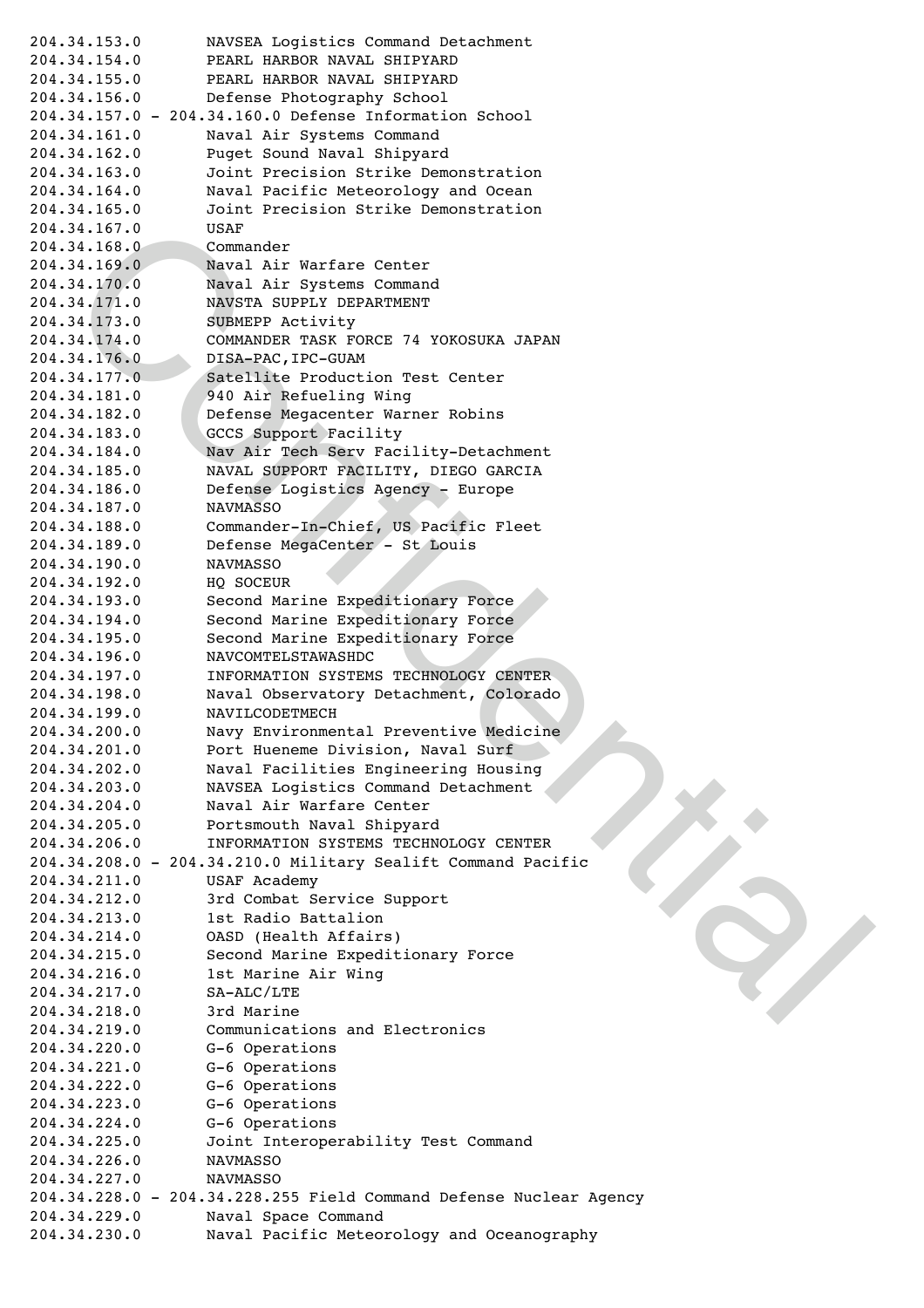```
34.244.0 Amphibitous Porce , Seventh Pleet, O. S. Navy<br>14.245.0 MeAr SpeecCommand<br>14.245.0 USAr Speechial Operations command<br>14.247.0 USAr New Special Operations command<br>14.247.0 USAr New Yorkstan People USTA Islam<br>14.251
204.34.232.0 Military Family Housing
204.34.233.0 - 204.34.233.255 Navy Material Transportation Office
204.34.234.0 NAVMASSO
204.34.235.0 Defense Finance and Accounting Service
204.34.237.0 European Stars and Stripes
204.34.238.0 Pacific Stars and Stripes
204.34.239.0 PUGET SOUND NAVAL SHIPYARD
204.34.240.0 Nval Station, Guantanamo Bay
204.34.242.0 COMNAVSURFPAC
204.34.243.0 NAVMASSO
204.34.244.0 Amphibious Force, Seventh Fleet, U. S. Navy
204.34.245.0 USAF SpaceCommand
204.34.246.0 USAF
204.34.247.0 U.S. Army Special Operations Command
204.34.248.0 FLEET COMBAT TRAINING CENTER ATLA
204.34.249.0 Naval Aviation Depot North Island
204.34.250.0 NAVMASSO
204.34.251.0 NAVSEA Log Command Detachment Pacific
204.34.252.0 Command Special Boat Squadron One
204.34.253.0 AFPCA/GNNN
204.34.254.0 Navy Environmental Preventive Medicine
205.0.0.0 - 205.117.255.0 Department of the Navy, Space and Naval Warfare System Command, Was
205.96.* - 205.103.*207.30.* Sprint/United Telephone of Florida
All the below are FBI controlled Linux servers & IPs/IP-Ranges
207.60.0.0 - 207.60.255.0 ! ! ! ! The Internet Access Company
207.60.2.128 - 207.60.2.255 ! ! ! Abacus Technology
207.60.3.0 - 207.60.3.127 ! ! ! ! Mass Electric Construction Co.
207.60.3.128 - 207.60.3.255 ! ! ! Peabody Proberties Inc
207.60.4.0 - 207.60.4.127 ! ! ! ! Northern Electronics
207.60.4.128 - 207.60.4.255 ! ! ! Posternak, Blankstein & Lund
207.60.5.64 - 207.60.5.127 ! ! ! !Woodard & Curran
207.60.5.192 - 207.60.5.255 ! ! ! On Line Services
207.60.6.0 - 207.60.6.63 ! ! ! ! The 400 Group
207.60.6.64 - 207.60.6.127 ! ! ! !RD Hunter and Company
207.60.6.128 - 207.60.6.191 ! ! ! Louis Berger and Associates
207.60.6.192 - 207.60.6.255 ! ! ! Ross-Simons
207.60.7.0 - 207.60.7.63 ! ! ! ! Eastern Cambridge Savings Bank
207.60.7.64 - 207.60.7.127 ! ! ! !Greater Lawrence Community Action Committee
207.60.7.128 - 207.60.7.191 ! ! ! Data Electronic Devices, Inc
207.60.8.0 - 207.60.8.255 ! ! ! ! Sippican
207.60.9.0 - 207.60.9.31 ! ! ! ! Alps Sportswear Mfg Co
207.60.9.32 - 207.60.9.63 ! ! ! ! Escher Group Ltd
207.60.9.64 - 207.60.9.95 ! ! ! ! West Suburban Elder
207.60.9.96 - 207.60.9.127 ! ! ! !Central Bank
207.60.9.128 - 207.60.9.159 ! ! ! Danick Systems
207.60.9.160 - 207.60.9.191 ! ! ! Alps Sportswear Mfg CO
207.60.9.192 - 207.60.9.223 ! ! ! BSCC
207.60.13.16 - 207.60.13.23 ! ! ! Patrons Insurance Group
207.60.13.40 - 207.60.13.47 ! ! ! Athera Technologies
207.60.13.48 - 207.60.13.55 ! ! ! Service Edge Partners Inc
207.60.13.56 - 207.60.13.63 ! ! ! Massachusetts Credit Union League
207.60.13.64 - 207.60.13.71 ! ! ! SierraCom
207.60.13.72 - 207.60.13.79 ! ! ! AI/ FOCS
207.60.13.80 - 207.60.13.87 ! ! ! Extreme soft
207.60.13.96 - 207.60.13.103 Eaton Seo Corp
207.60.13.112 - 207.60.13.119 C. White
207.60.13.120 - 207.60.13.127 Athera
207.60.13.128 - 207.60.13.135 Entropic Systems, INC
207.60.13.136 - 207.60.13.143 Wood Product Manufactureds Associates
207.60.13.160 - 207.60.13.167 Jamestown Distribution
207.60.13.168 - 207.60.13.175 C&M Computers
207.60.13.176 - 207.60.13.183 ABC Used Auto Parts
207.60.13.184 - 207.60.13.191 Tomas Weldon
```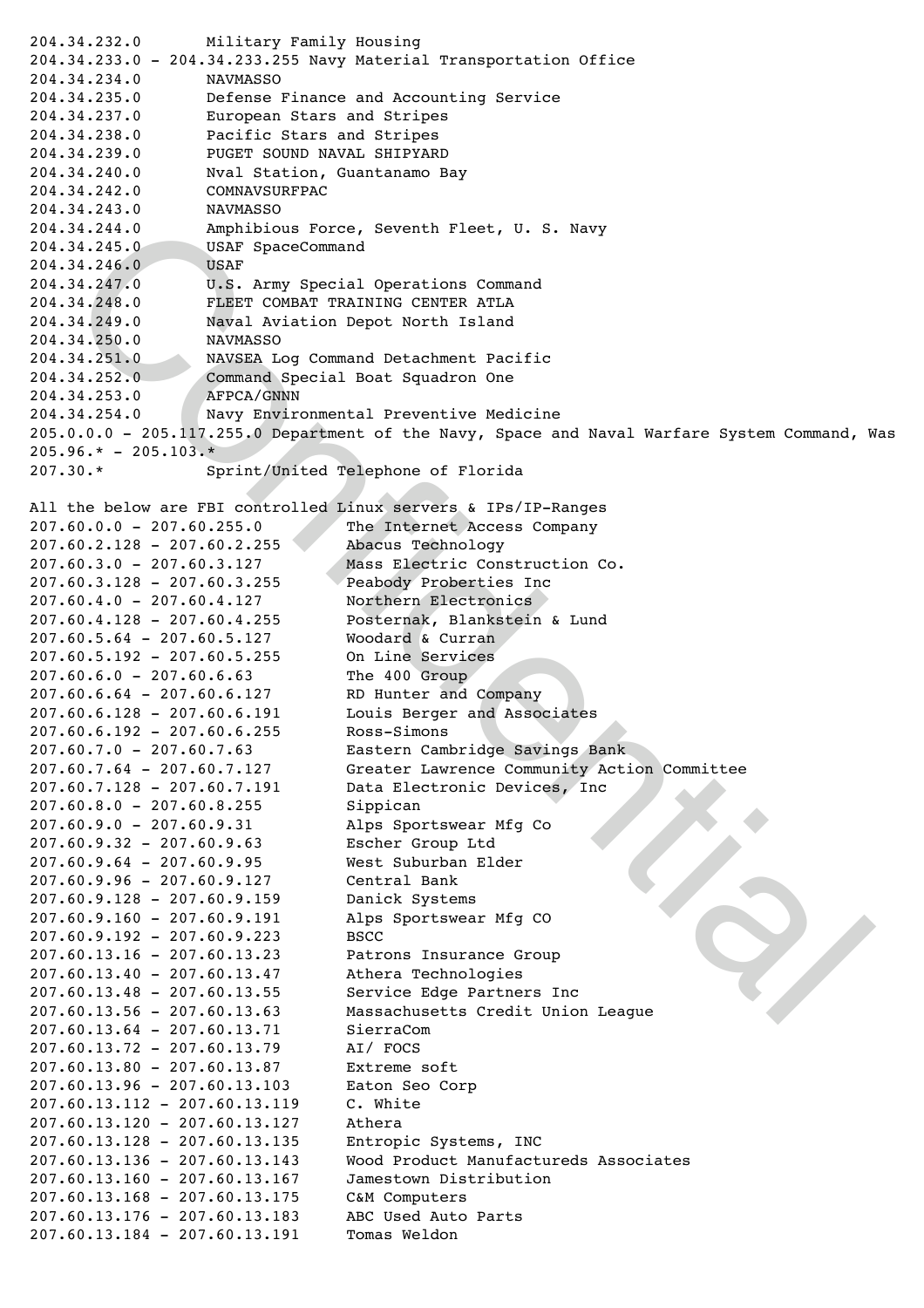60.18, 44 = 207, 60.18-127<br>
60.21, 0 = 207, 60.21, 227 = 00.18 = 148 Company<br>
60.22, 0 = 207, 60.21, 255 ! | 1 Abuvential Microsomores<br>
60.26, 0 = 207, 60.28, 0 = 207, 60.36. 1<br>
60.36. 4 = 207, 60.36. 1<br>
60.36. 4 = 207, 6 207.60.13.192 - 207.60.13.199 Tage Inns 207.60.13.200 - 207.60.13.207 Control Module Inc Hyper Crawler Information Systems 207.60.13.216 - 207.60.13.223 Eastern Bearings 207.60.13.224 - 207.60.13.231 North Shore Data Services 207.60.13.232 - 207.60.13.239 Mas New Hampshire 207.60.14.0 - 207.60.14.255 ! ! ! J. A. Webster 207.60.15.0 - 207.60.15.127 ! ! ! Trilogic 207.60.16.0 - 207.60.16.255 ! ! ! Area 54 207.60.18.0 - 207.60.18.63 ! ! ! !Vested Development Inc 207.60.18.64 - 207.60.18.127 Conventures 207.60.21.0 - 207.60.21.255 ! ! ! Don Law Company 207.60.22.0 - 207.60.22.255 ! ! ! Advanced Microsensors 207.60.28.0 - 207.60.28.63 ! ! ! !Applied Business Center 207.60.28.64 - 207.60.28.127 Color and Design Exchange 207.60.36.8 - 207.60.36.15 ! ! ! !Shaun McCusker 207.60.36.16 - 207.60.36.23 ! ! ! Town of Framingham 207.60.36.24 - 207.60.36.31 ! ! ! AB Software 207.60.36.32 - 207.60.36.39 ! ! ! Seabass Dreams Too Much, Inc 207.60.36.40 - 207.60.36.47 ! ! ! Next Ticketing 207.60.36.48 - 207.60.36.55 ! ! ! Dulsi 207.60.36.56 - 207.60.36.63 ! ! ! The Internet Access Company 207.60.36.64 - 207.60.36.71 ! ! ! Maguire Group 207.60.36.72 - 207.60.36.79 ! ! ! Cogenex 207.60.36.88 - 207.60.36.95 ! ! ! AKNDC 207.60.36.96 - 207.60.36.103 McGovern election commitee 207.60.36.104 - 207.60.36.111 Digital Equipment Corp 207.60.36.112 - 207.60.36.119 PTR - Precision Technologies 207.60.36.120 - 207.60.36.127 Extech 207.60.36.128 - 207.60.36.135 Manfreddi Architects 207.60.36.144 - 207.60.36.151 Parent Naffah 207.60.36.152 - 207.60.36.159 Darling Dolls Inc 207.60.36.160 - 207.60.36.167 Wright Communications 207.60.36.168 - 207.60.36.175 Principle Software 207.60.36.176 - 207.60.36.183 Chris Pet Store 207.60.36.184 - 207.60.36.191 Fifteen Lilies 207.60.36.192 - 207.60.36.199 All-Com Technologies 207.60.37.0 - 207.60.37.31 ! ! ! !Cardio Thoracic Surgical Associates, P. A. 207.60.37.32 - 207.60.37.63 ! ! ! Preferred Fixtures Inc 207.60.37.64 - 207.60.37.95 ! ! ! Apple and Eve Distributors 207.60.37.96 - 207.60.37.127 Nelson Copy Supply 207.60.37.128 - 207.60.37.159 Boston Optical Fiber 207.60.37.192 - 207.60.37.223 Fantasia&Company 207.60.41.0 - 207.60.41.255 ! ! ! Infoactive 207.60.48.0 - 207.60.48.255 ! ! ! Curry College 207.60.62.32 - 207.60.62.63 ! ! ! Alternate Power Source 207.60.62.64 - 207.60.62.95 ! ! ! Keystone Howley-White 207.60.62.128 - 207.60.62.159 Bridgehead Associates LTD 207.60.62.160 - 207.60.62.191 County Supply 207.60.62.192 - 207.60.62.223 NH Board of Nursing 207.60.64.0 - 207.60.64.63 ! ! ! !Diversified Wireless Technologies 207.60.64.64 - 207.60.64.127 Phytera 207.60.66.0 - 207.60.66.15 ! ! ! !The Network Connection 207.60.66.16 - 207.60.66.31 ! ! ! Young Refrigeration 207.60.66.32 - 207.60.66.47 ! ! ! Vision Appraisal Technology 207.60.66.48 - 207.60.66.63 ! ! ! EffNet Inc 207.60.66.64 - 207.60.66.79 ! ! ! Entropic Systems Inc 207.60.66.80 - 207.60.66.95 ! ! ! Finley Properties 207.60.66.96 - 207.60.66.111 Nancy Plowman Associates 207.60.66.112 - 207.60.66.127 Northeast Financial Strategies 207.60.66.128 - 207.60.66.143 Textnology Corp 207.60.66.144 - 207.60.66.159 Groton Neochem LLC 207.60.66.160 - 207.60.66.175 Tab Computers 207.60.66.176 - 207.60.66.191 Patrons Insurance 207.60.66.192 - 207.60.66.207 Chair City Web